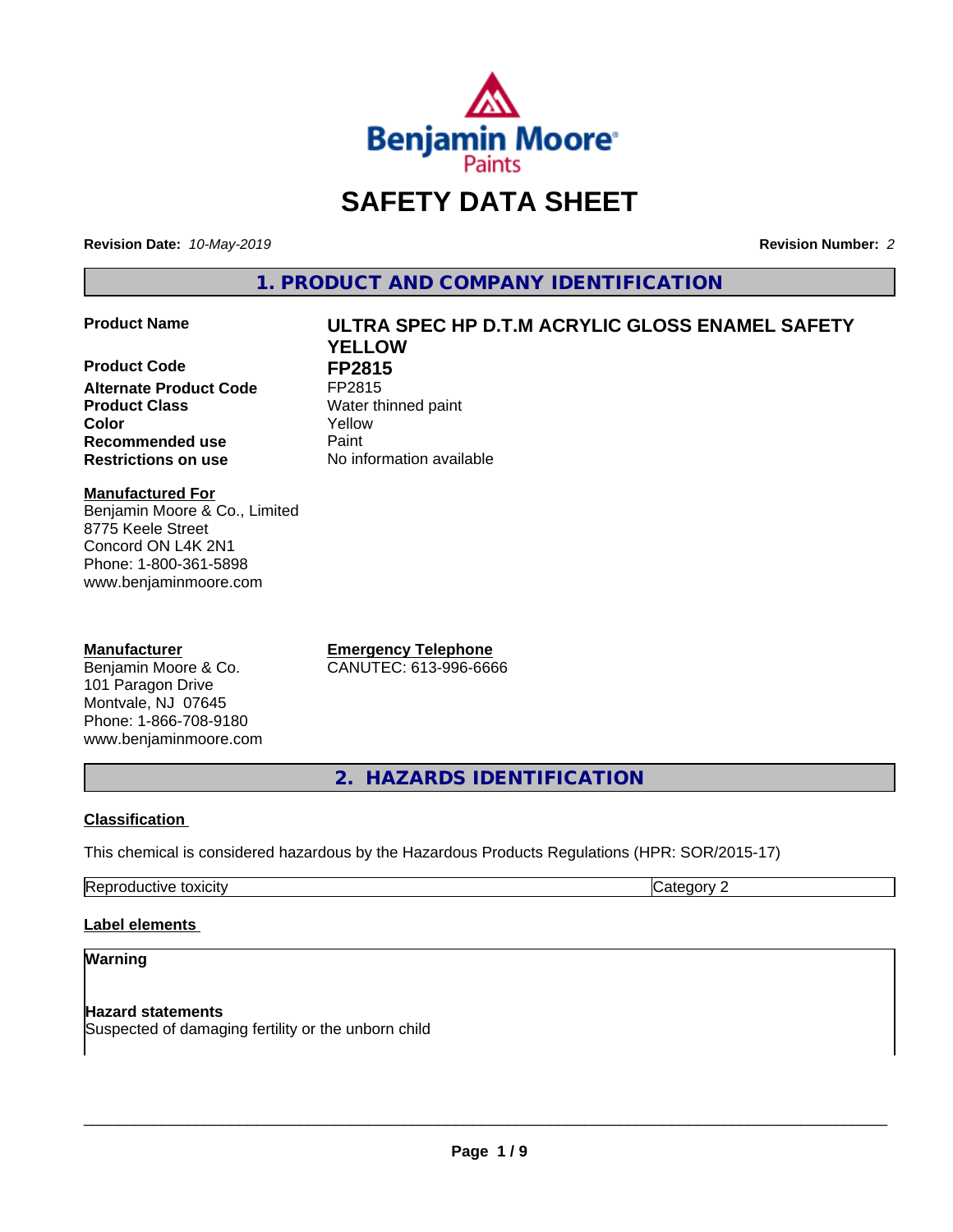

**Appearance** liquid

**Odor** little or no odor

## **Precautionary Statements - Prevention**

Obtain special instructions before use Do not handle until all safety precautions have been read and understood Use personal protective equipment as required

## **Precautionary Statements - Response**

IF exposed or concerned: Get medical advice/attention

## **Precautionary Statements - Storage**

Store locked up

## **Precautionary Statements - Disposal**

Dispose of contents/container to an approved waste disposal plant

#### **Other information**

No information available

## **3. COMPOSITION INFORMATION ON COMPONENTS**

| <b>Chemical name</b>                             | <b>CAS No.</b> | Weight-% | Hazardous Material<br>registry number<br>(HMIRA registry $#$ ) | Date HMIRA filed and<br>Information Review Act Idate exemption granted<br>(if applicable) |
|--------------------------------------------------|----------------|----------|----------------------------------------------------------------|-------------------------------------------------------------------------------------------|
| Titanium dioxide                                 | 13463-67-7     | - 5%     |                                                                |                                                                                           |
| 2,2,4-trimethyl-1,3-propanediol<br>diisobutyrate | 6846-50-0      | - 5%     |                                                                |                                                                                           |

\*The exact percentage (concentration) of composition has been withheld as a trade secret

## **4. FIRST AID MEASURES**

| <b>General Advice</b> | No hazards which require special first aid measures.                                                     |
|-----------------------|----------------------------------------------------------------------------------------------------------|
| <b>Eye Contact</b>    | Rinse thoroughly with plenty of water for at least 15<br>minutes and consult a physician.                |
| <b>Skin Contact</b>   | Wash off immediately with soap and plenty of water while<br>removing all contaminated clothes and shoes. |
| <b>Inhalation</b>     | Move to fresh air. If symptoms persist, call a physician.                                                |
|                       |                                                                                                          |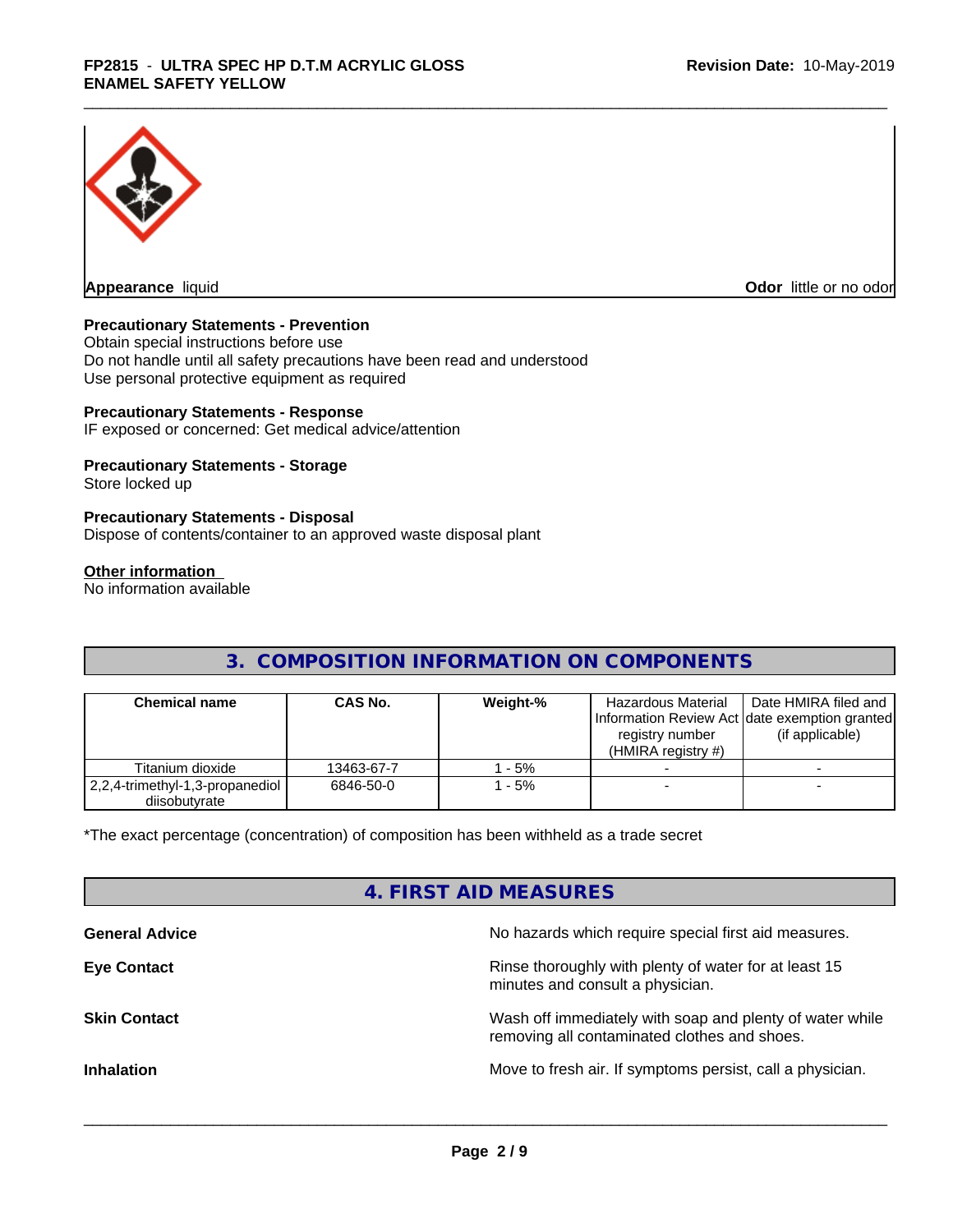| Ingestion                                                                        | Clean mouth with water and afterwards drink plenty of<br>water. Consult a physician if necessary.                                            |  |  |
|----------------------------------------------------------------------------------|----------------------------------------------------------------------------------------------------------------------------------------------|--|--|
| <b>Most Important Symptoms/Effects</b>                                           | None known.                                                                                                                                  |  |  |
| <b>Notes To Physician</b>                                                        | Treat symptomatically.                                                                                                                       |  |  |
|                                                                                  | 5. FIRE-FIGHTING MEASURES                                                                                                                    |  |  |
| <b>Suitable Extinguishing Media</b>                                              | Use extinguishing measures that are appropriate to local<br>circumstances and the surrounding environment.                                   |  |  |
| Protective equipment and precautions for firefighters                            | As in any fire, wear self-contained breathing apparatus<br>pressure-demand, MSHA/NIOSH (approved or equivalent)<br>and full protective gear. |  |  |
| <b>Specific Hazards Arising From The Chemical</b>                                | Closed containers may rupture if exposed to fire or<br>extreme heat.                                                                         |  |  |
| <b>Sensitivity to mechanical impact</b>                                          | No                                                                                                                                           |  |  |
| Sensitivity to static discharge                                                  | No                                                                                                                                           |  |  |
| <b>Flash Point Data</b><br>Flash point (°F)<br>Flash Point (°C)<br><b>Method</b> | 250<br>121<br><b>PMCC</b>                                                                                                                    |  |  |
| <b>Flammability Limits In Air</b>                                                |                                                                                                                                              |  |  |
| Lower flammability limit:<br><b>Upper flammability limit:</b>                    | Not applicable<br>Not applicable                                                                                                             |  |  |
| Health: 1<br>Flammability: 1<br>NFPA                                             | Instability: 0<br><b>Special: Not Applicable</b>                                                                                             |  |  |
| <b>NFPA Legend</b><br>0 - Not Hazardous<br>1 - Slightly<br>2 - Moderate          |                                                                                                                                              |  |  |

- 3 High
- 4 Severe

*The ratings assigned are only suggested ratings, the contractor/employer has ultimate responsibilities for NFPA ratings where this system is used.*

*Additional information regarding the NFPA rating system is available from the National Fire Protection Agency (NFPA) at www.nfpa.org.*

**6. ACCIDENTAL RELEASE MEASURES**

**Personal Precautions Precautions** Avoid contact with skin, eyes and clothing. Ensure adequate ventilation.

**Other Information Other Information Prevent further leakage or spillage if safe to do so.**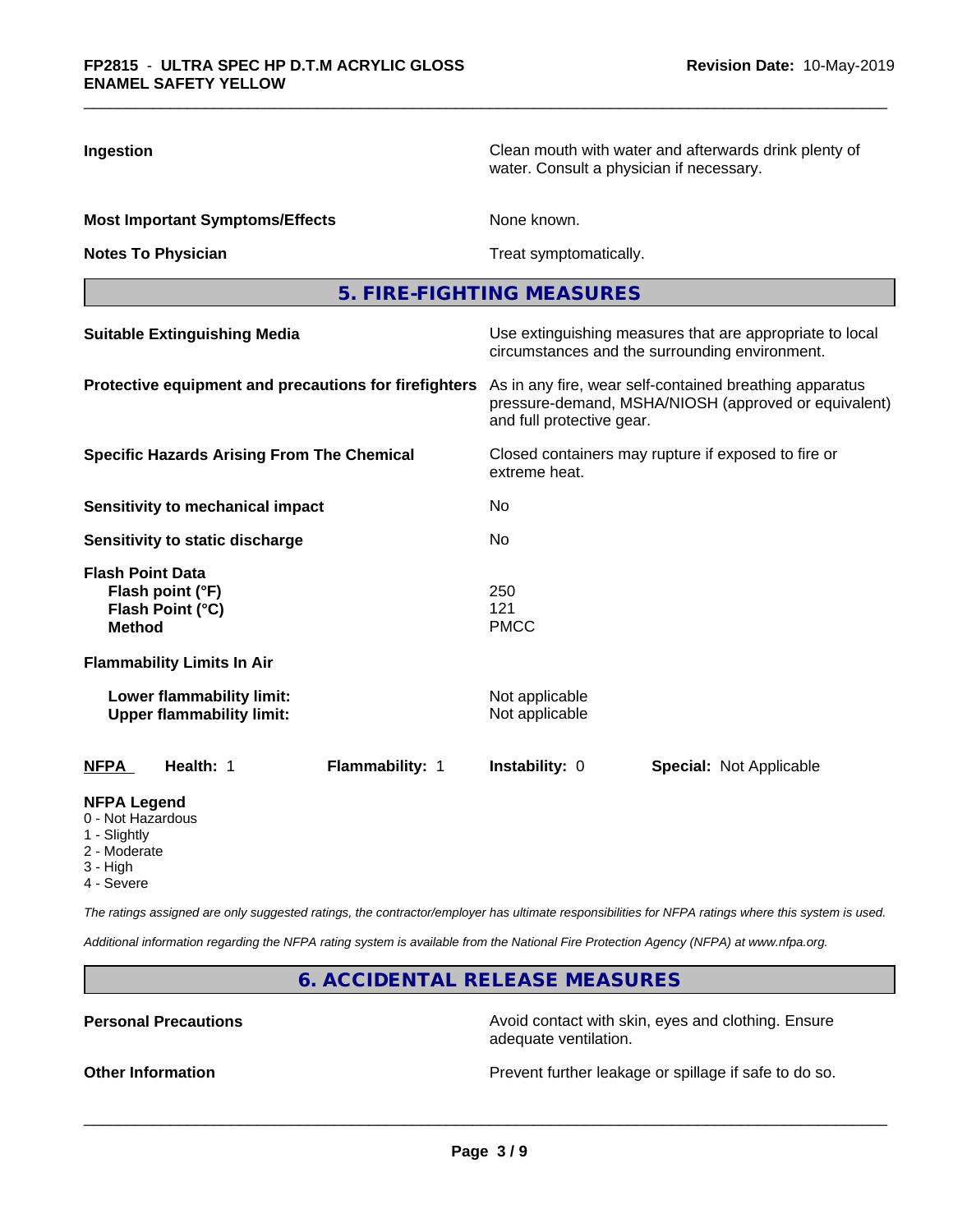**Environmental precautions** See Section 12 for additional Ecological Information.

**Methods for Cleaning Up Example 20 Soak** up with inert absorbent material. Sweep up and shovel into suitable containers for disposal.

## **7. HANDLING AND STORAGE**

**Handling Handling Avoid contact with skin, eyes and clothing. Avoid breathing H** 

vapors, spray mists or sanding dust. In case of insufficient ventilation, wear suitable respiratory equipment. **Storage Keep container tightly closed. Keep out of the reach of Keep** container tightly closed. Keep out of the reach of

**Incompatible Materials Incompatible Materials No information available** 

## **8. EXPOSURE CONTROLS/PERSONAL PROTECTION**

children.

## **Exposure Limits**

| <b>Chemical name</b>                | <b>ACGIH TLV</b>                   | Alberta                   | <b>British Columbia</b>    | Ontario                   | Quebec                             |
|-------------------------------------|------------------------------------|---------------------------|----------------------------|---------------------------|------------------------------------|
| $- \cdot \cdot$<br>Fitanium dioxide | <b>TWA</b><br>.0 mg/m <sup>3</sup> | <b>TWA</b><br>10 mg/m $3$ | TWA<br>10 mg/m $3$         | <b>TWA</b><br>10 mg/m $3$ | <b>TWAEV</b><br>10 ma/m $^{\rm 3}$ |
|                                     |                                    |                           | TWA<br>ය mɑ/m <sup>3</sup> |                           |                                    |

#### **Legend**

ACGIH - American Conference of Governmental Industrial Hygienists Alberta - Alberta Occupational Exposure Limits British Columbia - British Columbia Occupational Exposure Limits Ontario - Ontario Occupational Exposure Limits Quebec - Quebec Occupational Exposure Limits N/E - Not established

# **Personal Protective Equipment Eye/Face Protection Safety glasses with side-shields.** Safety glasses with side-shields.

**Engineering Measures Ensure adequate ventilation, especially in confined areas.** 

**Skin Protection Protection Protective gloves and impervious clothing. Respiratory Protection In case of insufficient ventilation wear suitable respiratory** equipment.

**Hygiene Measures Avoid contact with skin, eyes and clothing. Remove and Avoid contact with skin, eyes and clothing. Remove and Avoid contact with skin, eyes and clothing. Remove and** wash contaminated clothing before re-use. Wash thoroughly after handling.

## **9. PHYSICAL AND CHEMICAL PROPERTIES**

**Appearance** liquid **Odor Odor** little or no odor<br> **Odor Threshold Containery of the Containery of the Containery of the Containery of the Containery of the Containery of the Containery of the Containery of the Containery of the Container Density (lbs/gal)** 8.8 - 9.2 **Specific Gravity** 1.05 - 1.10<br> **pH** No informa

**No information available No information available Viscosity (cps)** No information available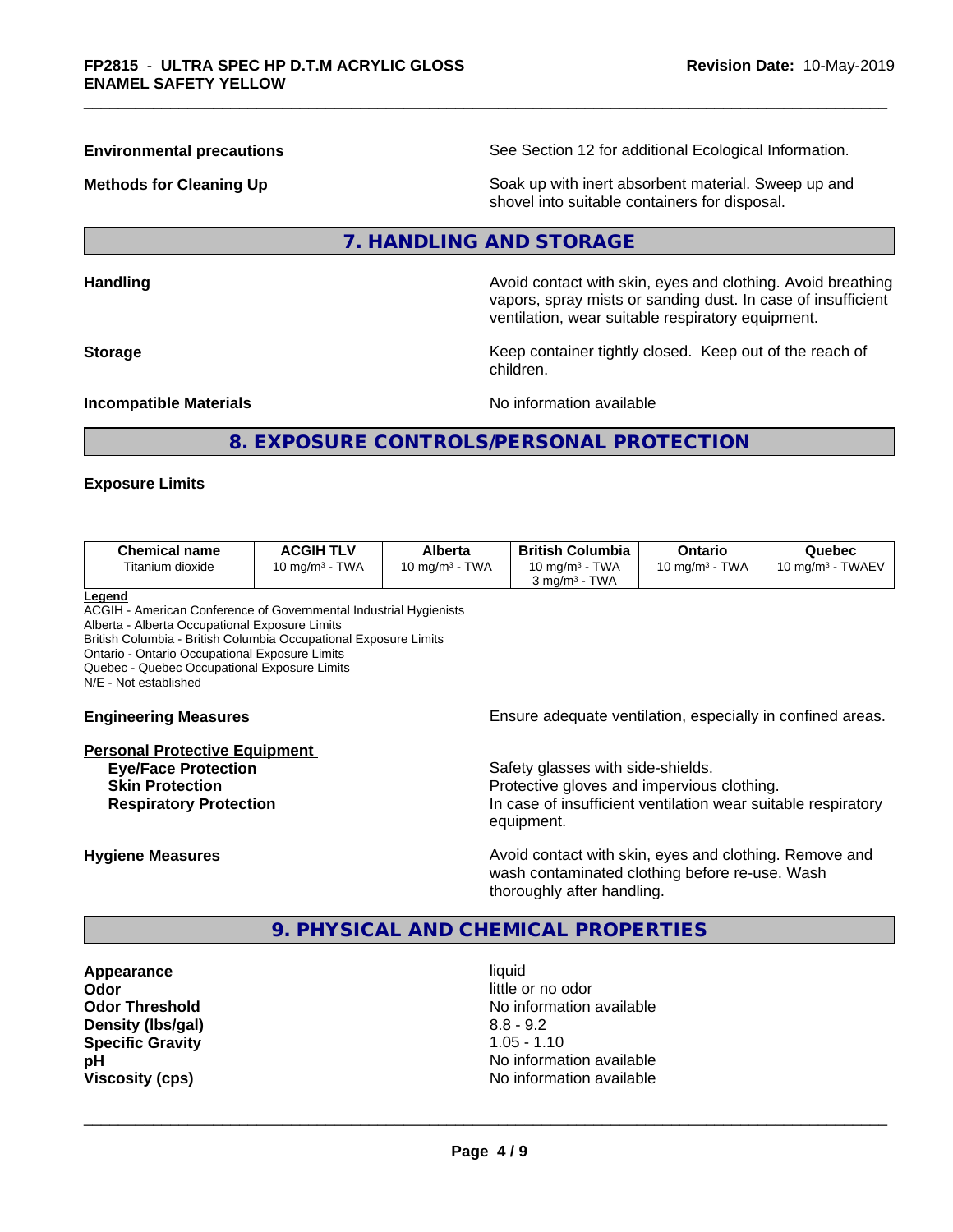**Solubility(ies)** No information available **Water solubility**<br> **Evaporation Rate**<br> **Evaporation Rate**<br> **Evaporation Rate Vapor pressure**<br> **Vapor density**<br> **Vapor density**<br> **Vapor density**<br> **Vapor density** Wt. % Solids **Vol. % Solids** 30 - 40 **Wt. % Volatiles** 55 - 65 **Vol. % Volatiles** 60 - 70 **VOC Regulatory Limit (g/L)** < 150 **Boiling Point (°F)** 212 **Boiling Point (°C)** 100 **Freezing point (°F)** 32 **Freezing Point (°C)** 0 **Flash point (°F) Flash Point (°C)** 121 **Method** PMCC **Flammability (solid, gas)** Not applicable **Upper flammability limit:**<br> **Lower flammability limit:**<br>
Not applicable<br>
Not applicable **Lower flammability limit: Autoignition Temperature (°F)** No information available **Autoignition Temperature (°C)** No information available **Decomposition Temperature (°F)** No information available **Decomposition Temperature (°C)** No information available **Partition coefficient CONSTRANSISTS No information available** 

**Evaporation Rate** No information available **No information available**<br>35 - 45

## **10. STABILITY AND REACTIVITY**

| <b>Reactivity</b>                         | Not Applicable                           |
|-------------------------------------------|------------------------------------------|
| <b>Chemical Stability</b>                 | Stable under normal conditions.          |
| <b>Conditions to avoid</b>                | Prevent from freezing.                   |
| <b>Incompatible Materials</b>             | No materials to be especially mentioned. |
| <b>Hazardous Decomposition Products</b>   | None under normal use.                   |
| <b>Possibility of hazardous reactions</b> | None under normal conditions of use.     |

## **11. TOXICOLOGICAL INFORMATION**

## **Product Information Information on likely routes of exposure**

**Principal Routes of Exposure Exposure** Eye contact, skin contact and inhalation.

**Acute Toxicity** 

**Product Information Product Information** 

 $\overline{\phantom{a}}$  ,  $\overline{\phantom{a}}$  ,  $\overline{\phantom{a}}$  ,  $\overline{\phantom{a}}$  ,  $\overline{\phantom{a}}$  ,  $\overline{\phantom{a}}$  ,  $\overline{\phantom{a}}$  ,  $\overline{\phantom{a}}$  ,  $\overline{\phantom{a}}$  ,  $\overline{\phantom{a}}$  ,  $\overline{\phantom{a}}$  ,  $\overline{\phantom{a}}$  ,  $\overline{\phantom{a}}$  ,  $\overline{\phantom{a}}$  ,  $\overline{\phantom{a}}$  ,  $\overline{\phantom{a}}$ 

**Symptoms related to the physical, chemical and toxicological characteristics**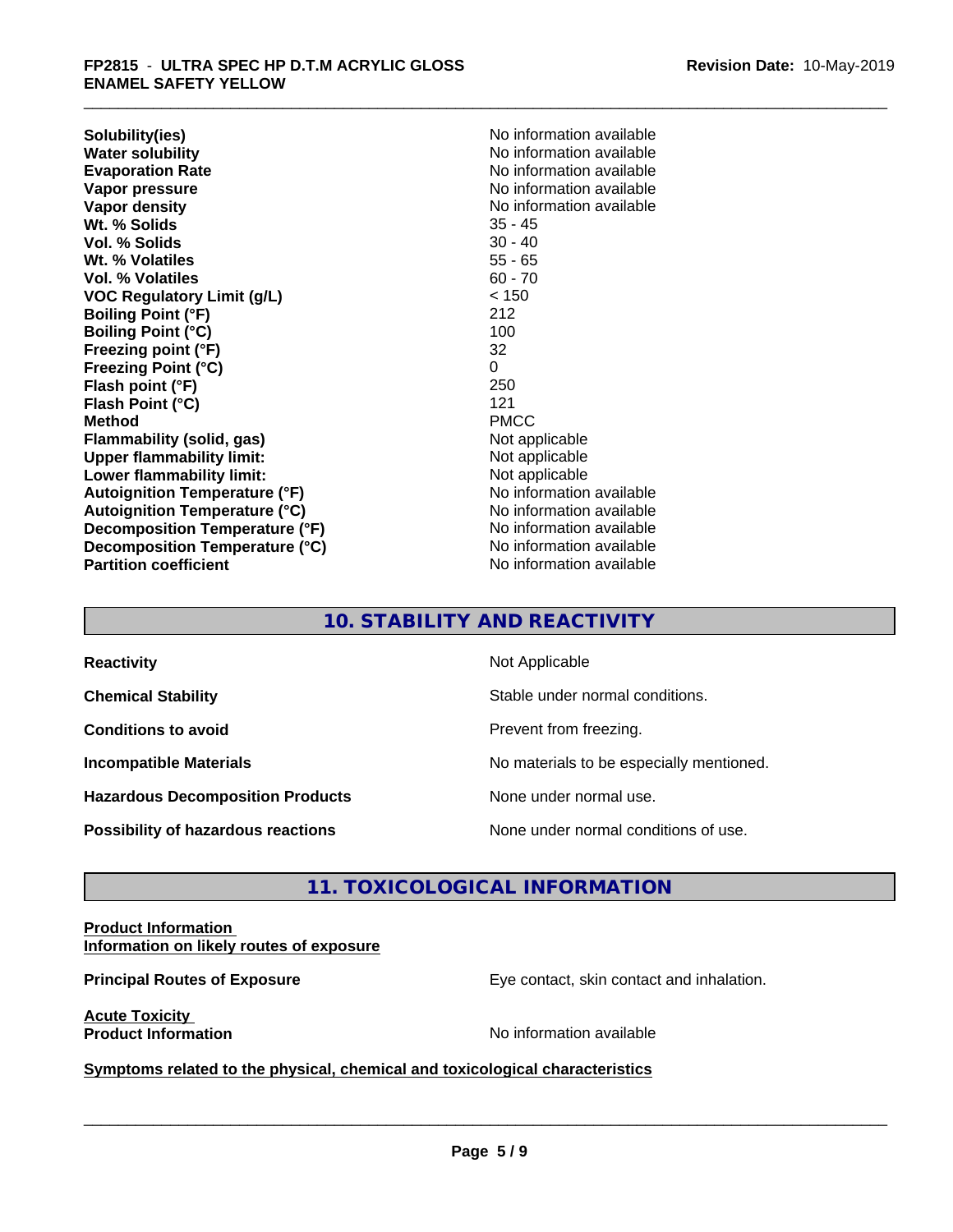**Symptoms** No information available

## **Delayed and immediate effects as well as chronic effects from short and long-term exposure**

| Eye contact<br><b>Skin contact</b> | May cause slight irritation<br>Substance may cause slight skin irritation. Prolonged or<br>repeated contact may dry skin and cause irritation. |
|------------------------------------|------------------------------------------------------------------------------------------------------------------------------------------------|
| <b>Inhalation</b>                  | May cause irritation of respiratory tract.                                                                                                     |
| Ingestion                          | Ingestion may cause gastrointestinal irritation, nausea,<br>vomiting and diarrhea.                                                             |
| <b>Sensitization</b>               | No information available.                                                                                                                      |
| <b>Neurological Effects</b>        | No information available.                                                                                                                      |
| <b>Mutagenic Effects</b>           | No information available.                                                                                                                      |
| <b>Reproductive Effects</b>        | Possible risk of impaired fertility. Possible risk of harm to<br>the unborn child.                                                             |
| <b>Developmental Effects</b>       | No information available.                                                                                                                      |
| <b>Target organ effects</b>        | No information available.                                                                                                                      |
| <b>STOT - single exposure</b>      | No information available.                                                                                                                      |
| <b>STOT - repeated exposure</b>    | No information available.                                                                                                                      |
| Other adverse effects              | No information available.                                                                                                                      |
| <b>Aspiration Hazard</b>           | No information available.                                                                                                                      |

**Numerical measures of toxicity**

## **The following values are calculated based on chapter 3.1 of the GHS document**

| <b>ATEmix (oral)</b>   | 48779 mg/kg  |
|------------------------|--------------|
| <b>ATEmix (dermal)</b> | 194318 mg/kg |

## **Component Information**

| Chemical name                                                 | Oral LD50             | Dermal LD50 | Inhalation LC50 |
|---------------------------------------------------------------|-----------------------|-------------|-----------------|
| Titanium dioxide<br>13463-67-7                                | $> 10000$ mg/kg (Rat) |             |                 |
| 2,2,4-trimethyl-1,3-propanediol<br>diisobutyrate<br>6846-50-0 | $>$ 3200 mg/kg (Rat)  |             |                 |

#### **Carcinogenicity**

*The information below indicateswhether each agency has listed any ingredient as a carcinogen:.*

| <b>Chemical name</b> | <b>IARC</b>                     | <b>NTP</b> |
|----------------------|---------------------------------|------------|
|                      | 2B<br>Possible Human Carcinogen |            |
| 'Titanium<br>dioxide |                                 |            |

• Although IARC has classified titanium dioxide as possibly carcinogenic to humans (2B), their summary concludes: "No significant exposure to titanium dioxide is thought to occur during the use of products in which titanium dioxide is bound to other materials, such as paint."

## **Legend**

IARC - International Agency for Research on Cancer NTP - National Toxicity Program OSHA - Occupational Safety & Health Administration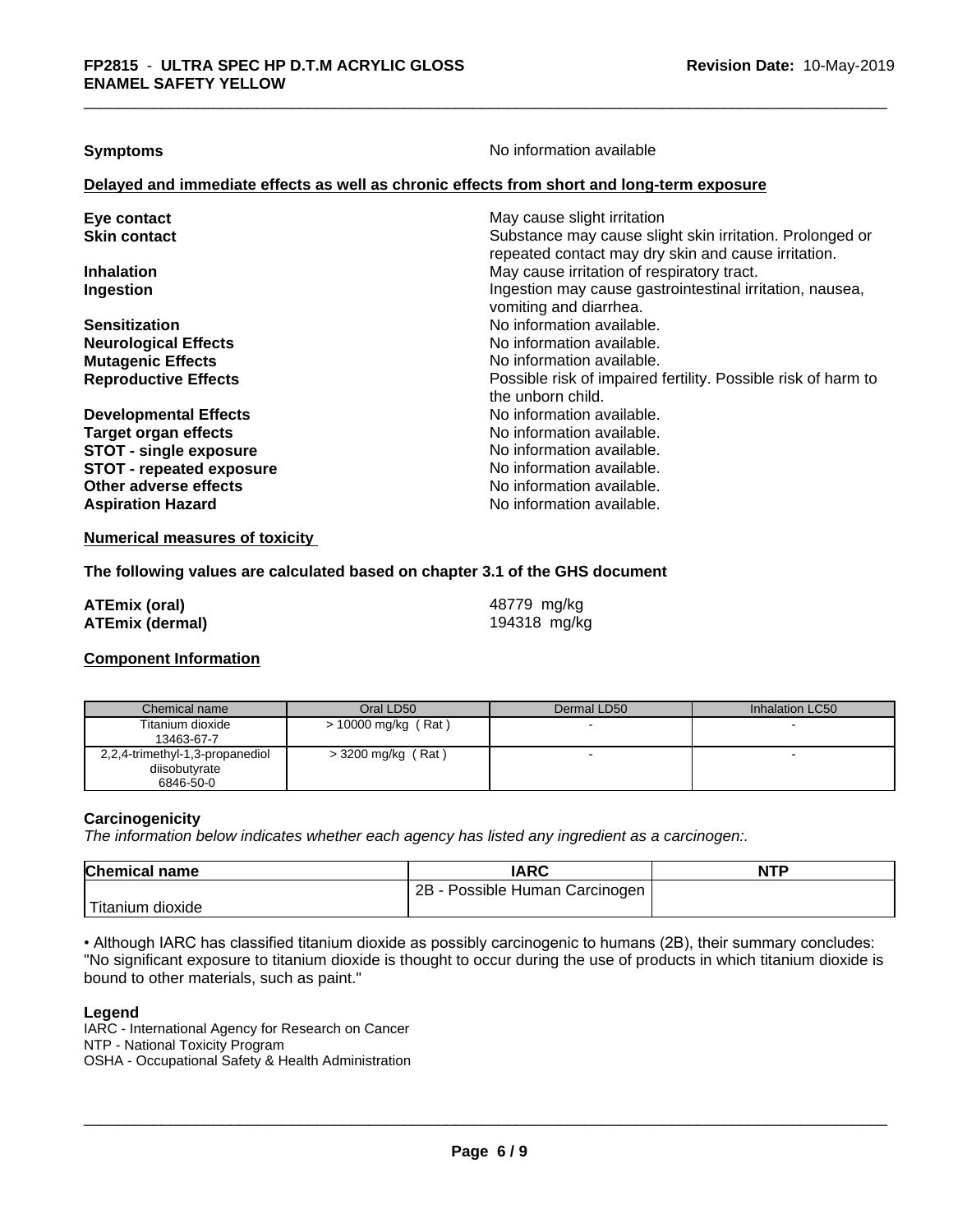## **12. ECOLOGICAL INFORMATION**

## **Ecotoxicity Effects**

The environmental impact of this product has not been fully investigated.

## **Product Information**

## **Acute Toxicity to Fish**

No information available

## **Acute Toxicity to Aquatic Invertebrates**

No information available

## **Acute Toxicity to Aquatic Plants**

No information available

## **Persistence / Degradability**

No information available.

## **Bioaccumulation**

No information available.

## **Mobility in Environmental Media**

No information available.

## **Ozone**

No information available

## **Component Information**

## **Acute Toxicity to Fish**

Titanium dioxide  $LC50:$  > 1000 mg/L (Fathead Minnow - 96 hr.)

## **Acute Toxicity to Aquatic Invertebrates**

No information available

## **Acute Toxicity to Aquatic Plants**

No information available

**13. DISPOSAL CONSIDERATIONS**

Waste Disposal Method **Dispose of in accordance with federal, state, provincial,** and local regulations. Local requirements may vary, consult your sanitation department or state-designated environmental protection agency for more disposal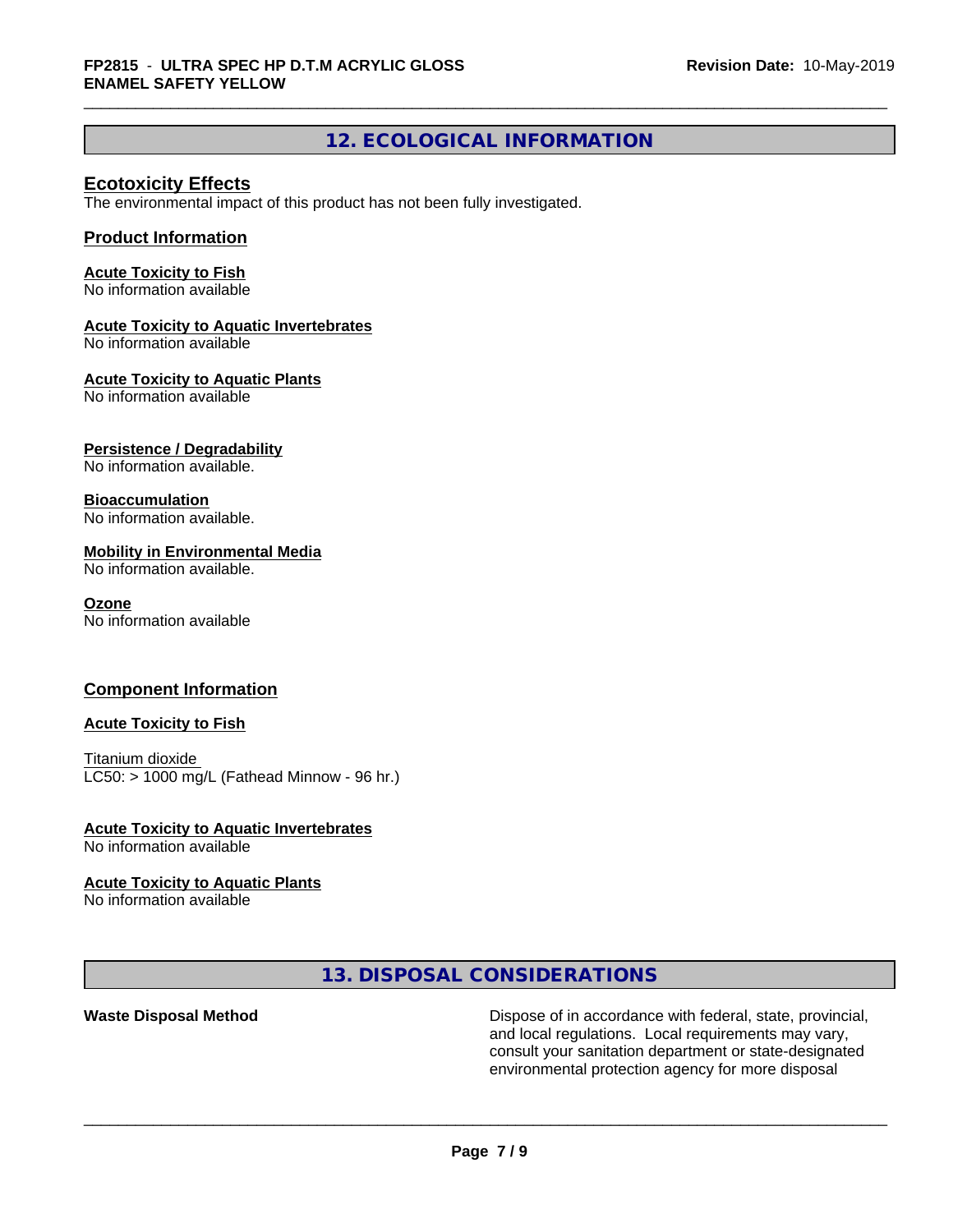options.

## **14. TRANSPORT INFORMATION**

**TDG** Not regulated

**ICAO / IATA** Not regulated

**IMDG / IMO** Not regulated

## **15. REGULATORY INFORMATION**

## **International Inventories**

| <b>TSCA: United States</b> | Yes - All components are listed or exempt. |
|----------------------------|--------------------------------------------|
| <b>DSL: Canada</b>         | Yes - All components are listed or exempt. |

## **National Pollutant Release Inventory (NPRI)**

## **NPRI Parts 1- 4**

This product contains the following Parts 1-4 NPRI chemicals:

*None*

### **NPRI Part 5**

This product contains the following NPRI Part 5 Chemicals:

*None*

## **WHMIS Regulatory Status**

This product has been classified in accordance with the hazard criteria of the Hazardous Products Regulations (HPR) and the SDS contains all the information required by the HPR.

**16. OTHER INFORMATION**

**HMIS** - **Health:** 1\* **Flammability:** 1 **Reactivity:** 0 **PPE:** -

 $\overline{\phantom{a}}$  ,  $\overline{\phantom{a}}$  ,  $\overline{\phantom{a}}$  ,  $\overline{\phantom{a}}$  ,  $\overline{\phantom{a}}$  ,  $\overline{\phantom{a}}$  ,  $\overline{\phantom{a}}$  ,  $\overline{\phantom{a}}$  ,  $\overline{\phantom{a}}$  ,  $\overline{\phantom{a}}$  ,  $\overline{\phantom{a}}$  ,  $\overline{\phantom{a}}$  ,  $\overline{\phantom{a}}$  ,  $\overline{\phantom{a}}$  ,  $\overline{\phantom{a}}$  ,  $\overline{\phantom{a}}$ 

#### **HMIS Legend**

- 0 Minimal Hazard
- 1 Slight Hazard
- 2 Moderate Hazard
- 3 Serious Hazard
- 4 Severe Hazard
- \* Chronic Hazard

X - Consult your supervisor or S.O.P. for "Special" handling instructions.

*Note: The PPE rating has intentionally been left blank. Choose appropriate PPE that will protect employees from the hazards the material will*